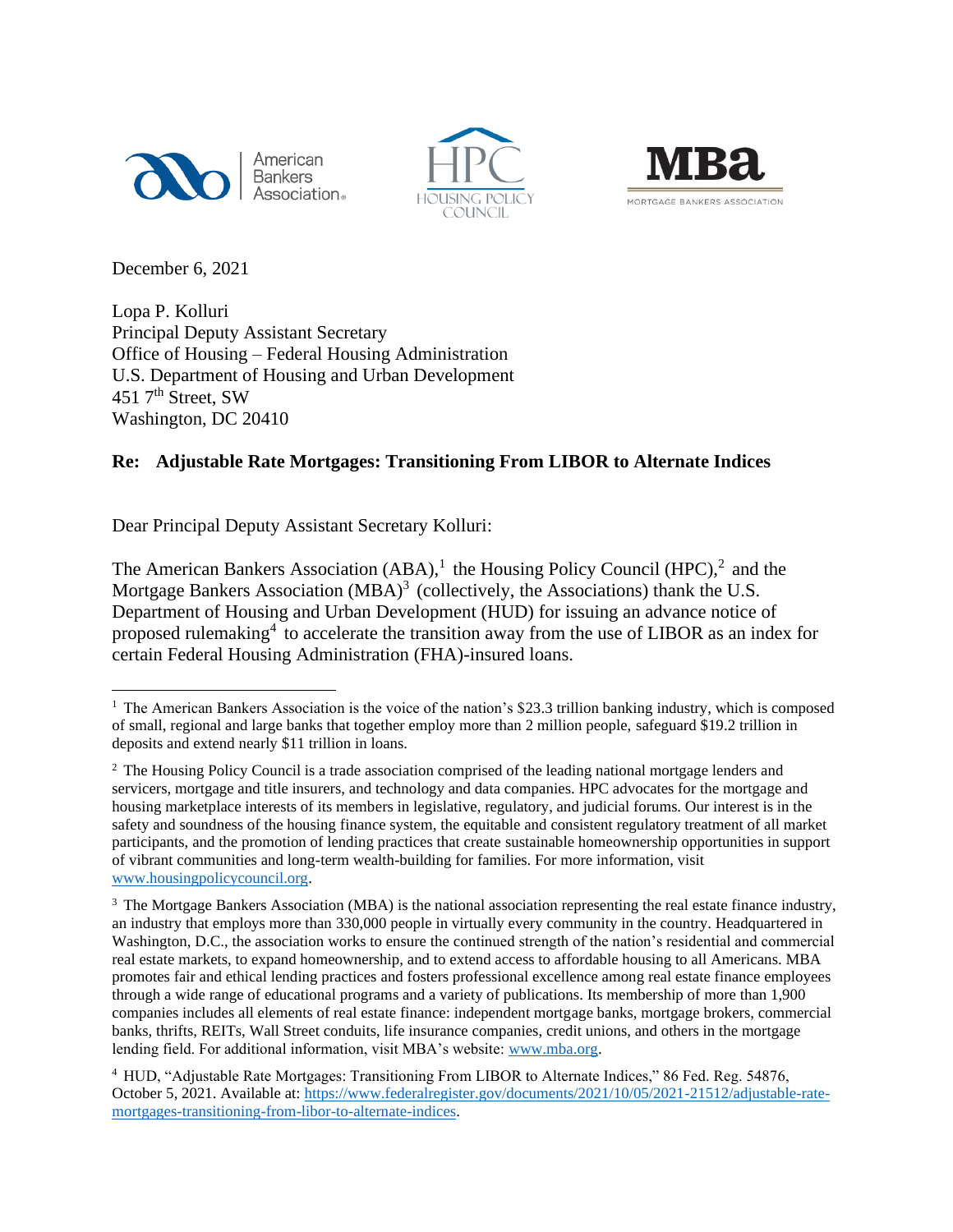HUD is considering a rule that would define a Secretary-approved replacement index for existing adjustable-rate mortgages (ARMs) and provide for a transition date consistent with the cessation of the LIBOR index. HUD proposes replacing the LIBOR index with the Secured Overnight Financing Rate (SOFR) interest rate index, along with a compatible spread adjustment to minimize any potential value transfer due to the replacement of LIBOR for legacy ARMs. HUD is seeking public comment on the appropriate means by which to facilitate the transition away from LIBOR for legacy loans and new originations.

The Associations and our collective members appreciate HUD's efforts to assist lenders and servicers as they implement the necessary transition to alternate indices for FHA-insured ARMs. The transition away from the use of LIBOR is the result of long-running changes to the interbank lending markets underpinning LIBOR and decisions by a wide range of private institutions and domestic and foreign regulators to seek more stable alternatives to LIBOR, which in turn have impacts throughout the financial markets.

The thorough work to advance this effort, undertaken by representatives from the public, private, and non-profit sectors over several years, has been guided by the twin pillars of facilitating a smooth transition and minimizing value transfer as a result of the transition. With respect to FHA-insured lending and servicing, a successful transition for all parties, including consumers, requires adherence to these principles, as well as clear guidance that promotes compliance certainty and equitable outcomes.

## **Servicing of Existing LIBOR-Indexed, FHA-Insured ARMs**

Replacement of LIBOR as the index for existing FHA-insured ARMs will require servicers to adjust internal operations and systems, recalculate consumer payments, and notify affected consumers. This is not a simple process, but one that servicers can implement most efficiently if provided sufficient guidance by HUD. To promote a smooth transition, HUD therefore should issue a clear roadmap for servicers of FHA-insured ARMs, including specification of a replacement comparable index (or indices, if appropriate) for existing mortgages, as well as guidance on communications with borrowers.

The key element of this roadmap is the selection of a replacement comparable index or indices. HUD should specify a spread-adjusted alternate index (or indices, if appropriate) that:

- Are based on observable transactions from a robust underlying market;
- Are subject to established governance processes that protect the integrity of the index/indices and address potential conflicts of interest;
- Minimize expected differences in borrower payments between the use of LIBOR and the use of the replacement comparable index/indices; and
- Meet any other standards identified by key bodies such as the International Organization of Securities Commissions (IOSCO).

It is critical that servicers feel confident that by transitioning to a HUD-approved replacement comparable index, they are not breaching contractual terms and are not subject to increased litigation risk. To achieve this outcome, HUD should make clear that its approved replacement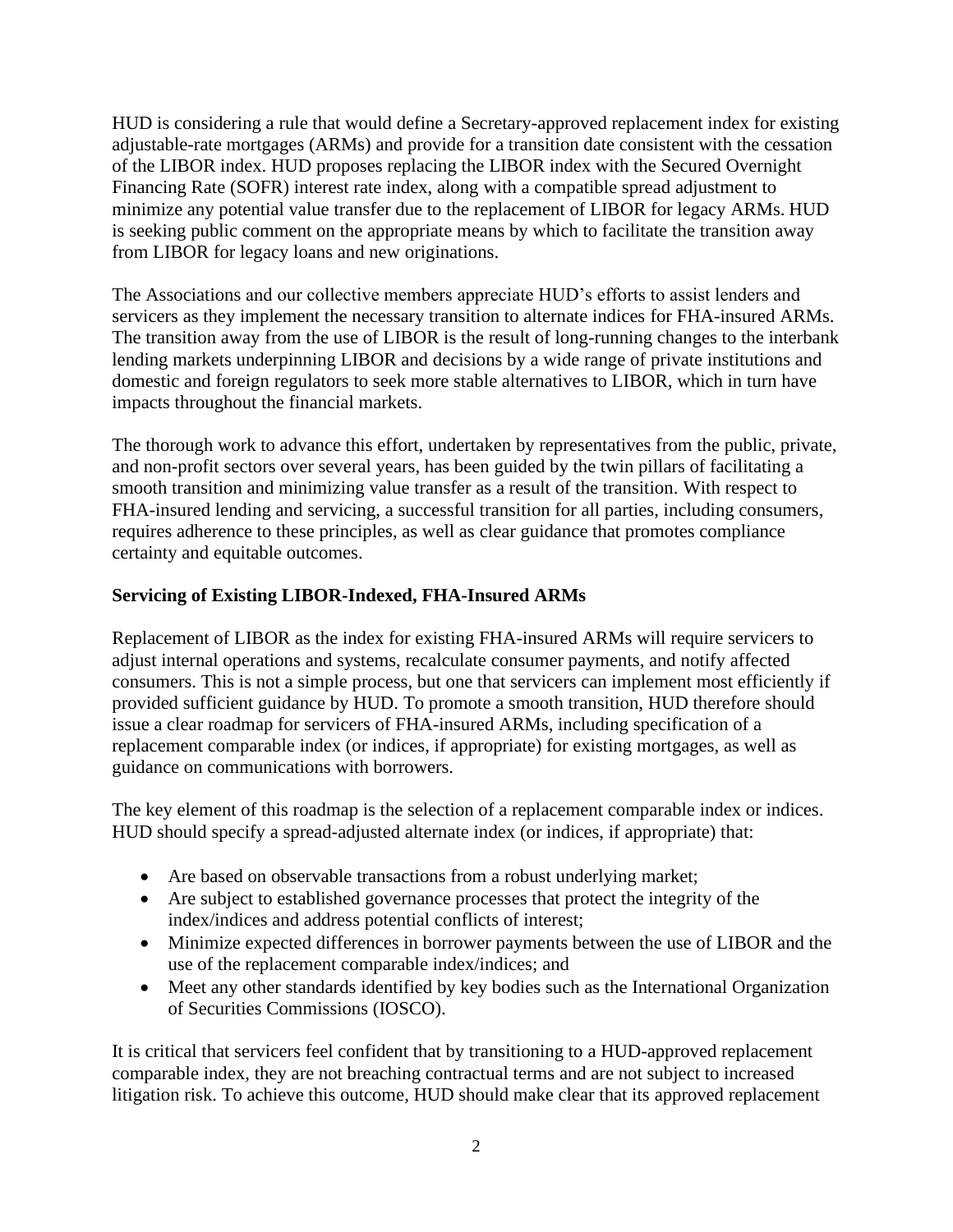index or indices satisfy the condition that such an index/indices be based upon comparable information to LIBOR. This compliance certainty would parallel ongoing efforts to establish a legislative "safe harbor" at the federal and state levels for the transition of financial contracts indexed to LIBOR that meet certain conditions.<sup>5</sup>

While the precise timing of the transition depends on guidance issued by HUD, it is unlikely that servicers would change the index on existing FHA-insured ARMs prior to the expected cessation of the relevant LIBOR tenors on June 30, 2023 (again, absent explicit requirements to do so by HUD). Such a transition would not entail a single "change date" from the perspective of consumers, as each consumer's transition would occur at the first interest rate reset following the cessation of LIBOR. If a consumer has an annual interest rate reset on October 1 of each year, for example, his or her monthly payment would reflect the new index beginning on October 1, 2023 – despite LIBOR having ceased on June 30, 2023.

As noted earlier, servicers will need to implement various operational and systems changes to transition away from LIBOR. Servicers also will need to communicate with consumers well in advance of index changes on impacted ARMs. These realities of the transition demonstrate why HUD should issue any final rules or guidance significantly earlier than the expected June 30, 2023 cessation date for LIBOR. We recommend that HUD issue such rules or guidance no later than June 30, 2022 to provide servicers with the necessary time to make these changes. Given the detailed research and analysis that has been undertaken with respect to several potential alternate indices, we believe it is feasible for HUD to make its determination in this timeframe.

Servicers are committed to ensuring that communications with consumers regarding the transition away from LIBOR provide the necessary information in a digestible format. Industry efforts on this front have yielded templates for initial notices to consumers, $6$  though further guidance from HUD specific to FHA-insured ARMs would be welcome. Such guidance could include standardized clauses that may be incorporated into disclosures, as well as the acceptable delivery mechanisms for these communications.

Finally, as is noted in the ANPR, HUD already permits the use of the Constant Maturity Treasury (CMT) index for FHA-insured ARMs. We believe no changes are necessary with respect to existing CMT-indexed, FHA-insured ARMs.

## **Origination of New FHA-Insured ARMs**

Much like servicers of existing LIBOR-indexed, FHA-insured ARMs, lenders originating new FHA-insured ARMs will need to adjust their internal processes and systems in order to replace LIBOR with one or more alternate indices. And much like servicers, lenders can put these changes in place in a smooth manner if provided appropriate guidance and implementation time. The Alternative Reference Rates Committee (ARRC) has undertaken analysis to demonstrate

<sup>5</sup> While HUD should provide servicers ample time to implement required index changes, the Associations urge that HUD also take into account any safe harbor available under federal or state legislation that ultimately is enacted to facilitate the transition away from LIBOR.

<sup>6</sup> MBA, "Letter Template for Communications with Existing LIBOR ARM Borrowers," April 26, 2021. Available at: [https://www.mba.org/Documents/Policy/MBA\\_LIBOR\\_Transition\\_Template\\_Consumer\\_Letter-PR.pdf.](https://www.mba.org/Documents/Policy/MBA_LIBOR_Transition_Template_Consumer_Letter-PR.pdf)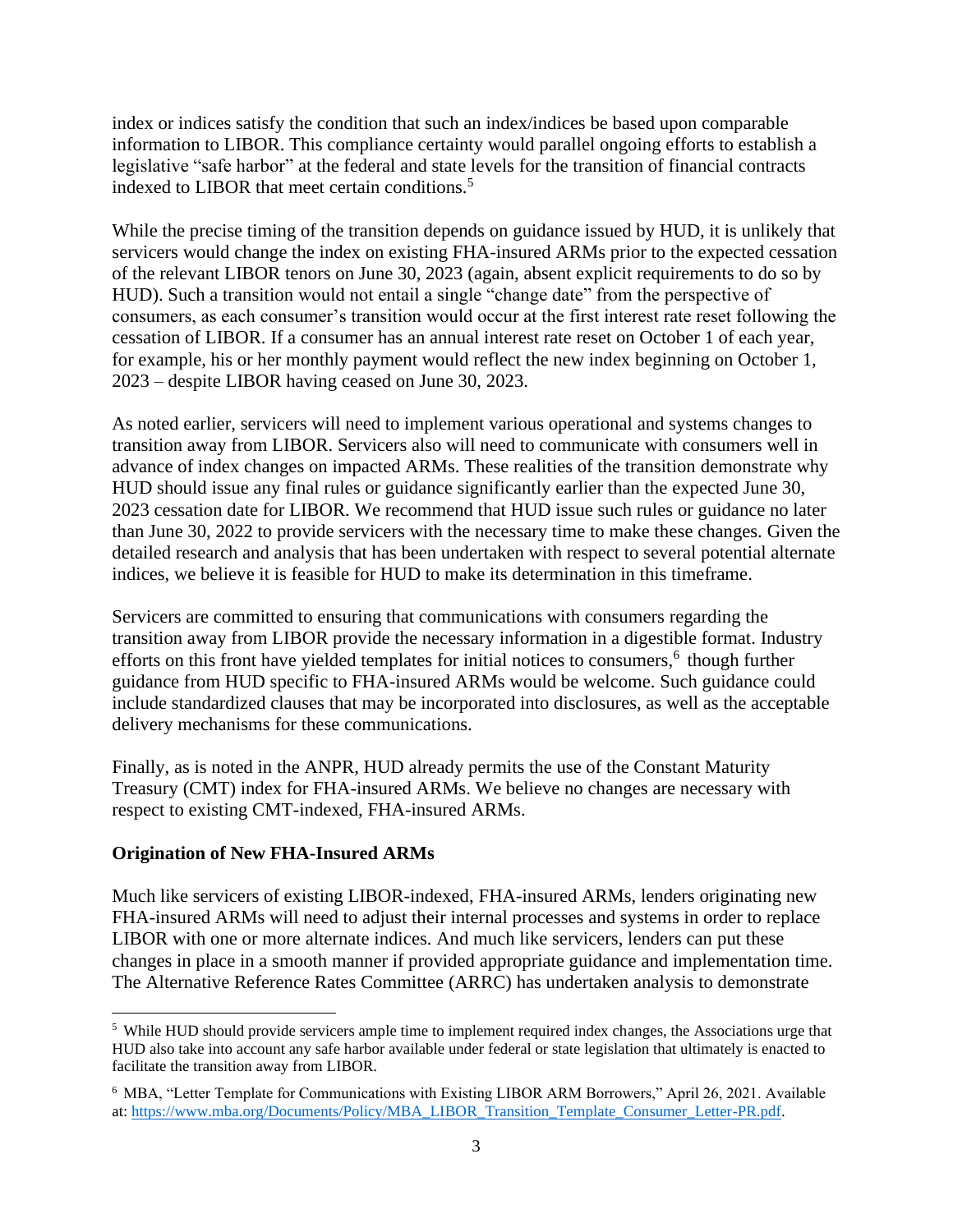how indices based on SOFR can serve as alternate indices to LIBOR for mortgage products.<sup>7</sup> In recent months, several key regulators have issued statements noting their preference for the use of SOFR in new U.S. Dollar financial contracts, as well.<sup>8</sup> Fannie Mae and Freddie Mac also have transitioned to the use of SOFR for new ARMs eligible for purchase.<sup>9</sup> As such, we presume that HUD will adopt SOFR as a permissible alternate index. This is a reasonable and appropriate outcome based on the growing adoption of SOFR and its basis in observable transactions in a highly-liquid market. The use of 6-month term SOFR and, upon its endorsement by the ARRC, 1-year term SOFR should satisfy lender and consumer needs with respect to new originations.

While lenders would benefit from the choice of SOFR and CMT as permissible indices, we believe HUD should evaluate additional options for permissible indices, both as it develops a final rule in the coming months and on an ongoing basis. There are several potential alternatives to LIBOR that are in varying stages of development, some of which may meet HUD's criteria in the near future, even if they do not at the time a final rule is published.

We recommend, therefore, that after HUD determines whether any additional indices (beyond SOFR and CMT) are permissible for new originations in its final rule, it implement a system to evaluate alternate indices periodically. The final rule could specify either a timeline (*e.g.,* HUD will determine whether to add new permissible indices every two years) or a triggering event (*e.g.,* HUD will undertake an evaluation of an index if it is deemed compliant with the IOSCO principles).

We further recommend that HUD move quickly to authorize the use of one or more alternate indices. As noted above, many regulators have made clear their expectation that regulated institutions not originate new loans indexed to LIBOR beyond year-end 2021. Lenders that already have shifted their conventional ARM lending away from LIBOR at the urging of their primary federal or state regulator are highly unlikely to feel comfortable originating LIBORindexed, FHA-insured loans – even if HUD permits them to do so. To ensure lenders are able to continue offering consumers FHA-insured ARMs in a feasible manner, HUD should take swift action to clarify changes to its permissible indices for new originations.

Following this determination, HUD should provide a reasonable implementation period before prohibiting the use of LIBOR for new originations. While lenders will seek to transition away from the use of LIBOR as quickly as possible, different institutions will be able to complete this transition on different timelines. HUD should be cognizant of this fact when setting its timelines

<sup>7</sup> ARRC, "Options for Using SOFR in Adjustable Rate Mortgages," July 2019. Available at: [https://www.newyorkfed.org/medialibrary/Microsites/arrc/files/2019/ARRC-SOFR-indexed-ARM-Whitepaper.pdf.](https://www.newyorkfed.org/medialibrary/Microsites/arrc/files/2019/ARRC-SOFR-indexed-ARM-Whitepaper.pdf)

<sup>8</sup> Quarles, Randal K., "Goodbye to All That: The End of LIBOR," October 5, 2021, Available at: [https://www.federalreserve.gov/newsevents/speech/quarles20211005a.htm.](https://www.federalreserve.gov/newsevents/speech/quarles20211005a.htm) Wuerffel, Nathaniel, "Act Now, and Choose Wisely," October 27, 2021, Available at:

[https://www.newyorkfed.org/newsevents/speeches/2021/wue211027.](https://www.newyorkfed.org/newsevents/speeches/2021/wue211027) Gensler, Gary, "Remarks Before the Alternative Reference Rates Committee's SOFR Symposium," September 20, 2021, Available at: [https://www.sec.gov/news/speech/gensler-remarks-alternative-reference-rates-committee-sofr-symposium-092021.](https://www.sec.gov/news/speech/gensler-remarks-alternative-reference-rates-committee-sofr-symposium-092021)

<sup>9</sup> Fannie Mae, "Standard ARM Plan Matrix." Available at: [https://singlefamily.fanniemae.com/media/6951/display.](https://singlefamily.fanniemae.com/media/6951/display) Freddie Mac, "SOFR-Indexed ARMs." Available at: [https://sf.freddiemac.com/working-with-us/origination](https://sf.freddiemac.com/working-with-us/origination-underwriting/mortgage-products/sofr-indexed-arms)[underwriting/mortgage-products/sofr-indexed-arms.](https://sf.freddiemac.com/working-with-us/origination-underwriting/mortgage-products/sofr-indexed-arms)